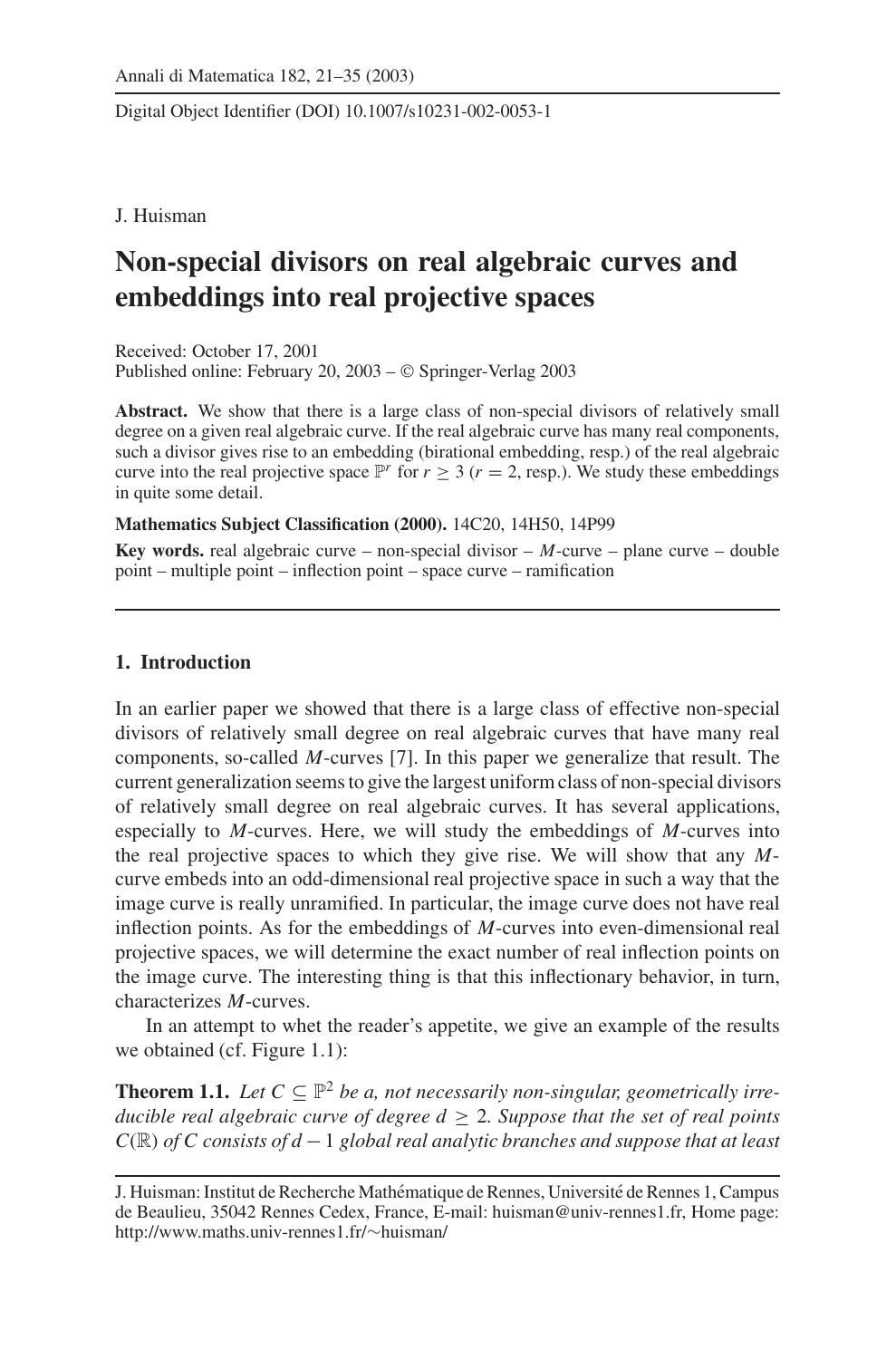

**Fig. 1.1.** A real algebraic curve satisfying the conditions of Theorem 1.1 with  $d = 5$ 

*d* − 2 *of them represent the non-trivial homology class in*  $H_1(\mathbb{P}^2(\mathbb{R}), \mathbb{Z}/2\mathbb{Z})$ *. Then the following statements hold:*

- *1. The normalization of C is an M-curve, i.e., its genus g is equal to d − 2.*
- *2. Any of the d* − 1 *real analytic branches of C*(R) *is a compact connected nonsingular real analytic curve in* P<sup>2</sup> (R)*. Exactly one of them, say X, is homologous to zero in*  $\mathbb{P}^2(\mathbb{R})$ *.*
- *3. The curve C has only split real ordinary multiple points as singularities and the total multiplicity of the singular locus is equal to*  $\frac{1}{2}g(g-1)$ *.*
- *4. Each of the real analytic branches of C*(R) *different from X has exactly* 3 *inflection points, all ordinary. The real analytic branch X has no inflection points. In particular, the curve C has exactly* 3(*d* − 2) = 3*g ordinary real inflection points.*
- *5. The curve C does not have real multitangent lines.*

If  $d = 2$ , the real algebraic curve C is necessarily a non-singular conic having real points and all statements, of the theorem hold trivially. For  $d = 3$  the real algebraic curve *C* is necessarily a non-singular real cubic curve such that  $C(\mathbb{R})$ has 2 connected components. Statement 4 is the well-known fact that such a curve has exactly 3 ordinary real inflection points. More generally, i.e. for arbitrary  $d \geq 2$ , the generalized Klein Equation for real plane curves imply that *C* has exactly  $3(d-2)$  real inflection points [11,12]. However, it does not imply anything on their distribution over the branches of  $C(\mathbb{R})$ . Therefore, to my knowledge, the result is new for  $d > 4$ . To my opinion, the interest of the result, and its generalizations to higher dimensions, is that the topological conditions imposed on the plane real algebraic curve imply very precise geometrical properties of the curve. We will see more examples of this in the paper.

The paper is organized as follows. In Section 2 we derive our main result on non-special divisors on real algebraic curves. In Section 3 we study the embeddings of *M*-curves into the odd-dimensional real projective spaces to which they give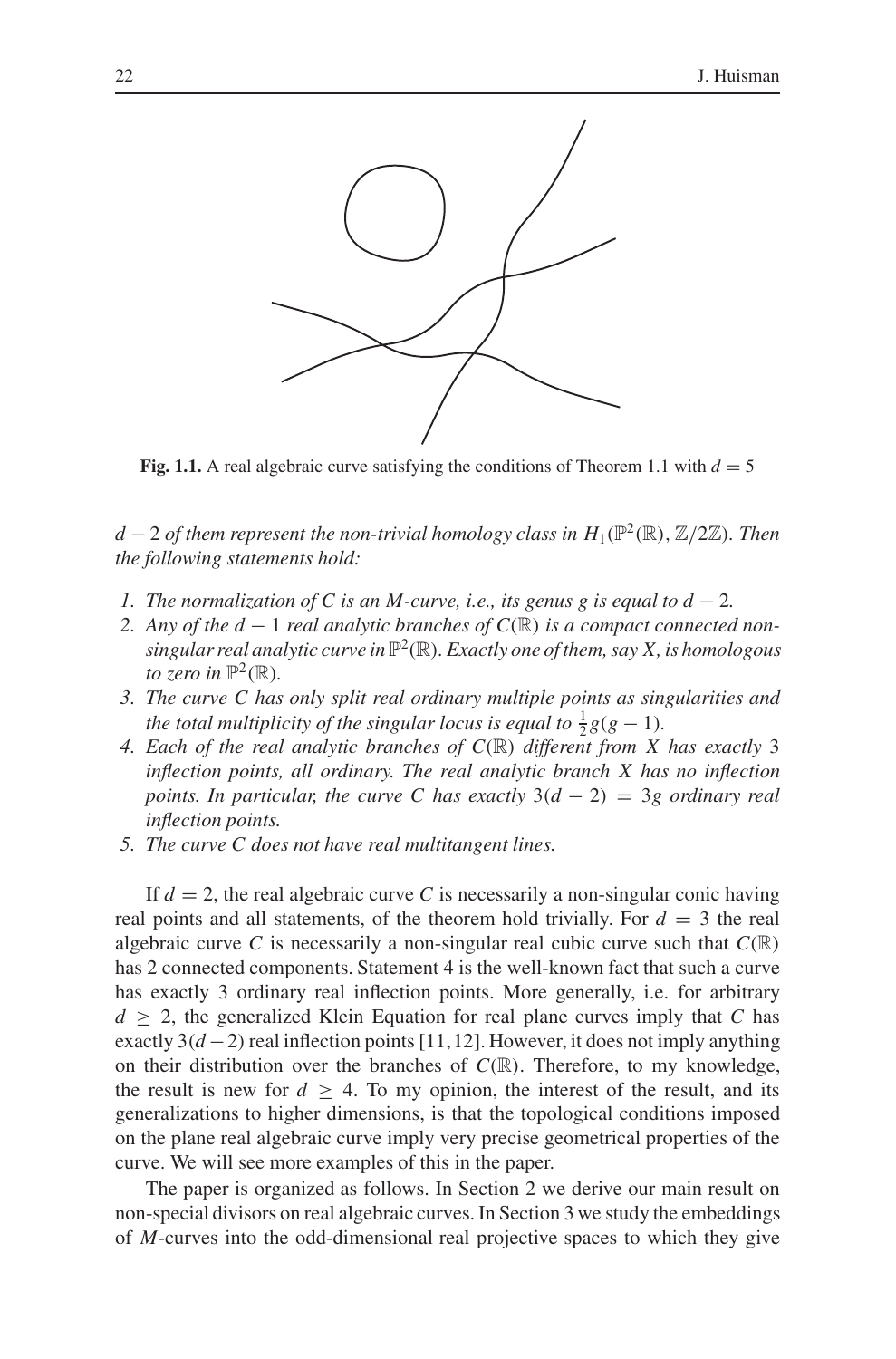rise. Section 4 deals with the even-dimensional case. In Section 5 we specialize to the case of plane birational embeddings.

*Convention and notation.* A real algebraic curve is a reduced non-singular proper scheme over  $\mathbb R$  of dimension 1; it is supposed to be geometrically irreducible and non-singular, unless stated otherwise. The projective *n*-space over  $\mathbb R$  is denoted by  $\mathbb{P}^n$  instead of  $\mathbb{P}^n_{\mathbb{R}}$ .

## **2. Non-special divisors on real algebraic curves**

Let *C* be a real algebraic curve and let *X* be a connected component of the set of real points  $C(\mathbb{R})$  of *C*. Let res<sub>*X*</sub>: Div(*C*)  $\rightarrow$  Div(*C*) be the restriction-to-*X* morphism. This morphism is defined by letting  $res_X(P) = P$  if  $P \in X$  and  $res_X(P) = 0$  if  $P \notin X$ , for any closed point *P* of *C*. Now, for any divisor *D* on *C*, we define the *degree of D on X* to be the natural number  $deg_X(D) = deg(res_X(D)).$ 

Recall the following statement [3, Corollary 4.2.2], of which we give a topological proof:

**Proposition 2.1.** *Let C be a real algebraic curve. If* ω *is a non-zero rational differential form on C then*  $\deg_X(\text{div}(\omega))$  *is even for each connected component X*  $of C(\mathbb{R}).$ 

*Proof.* The restriction of  $\omega$  to *X* defines a non-zero meromorphic real differential form on the real analytic curve *X*. Since *X* is isomorphic to the real analytic curve  $\mathbb{P}^1(\mathbb{R})$ , the statement follows from the next lemma.

**Lemma 2.2.** *Let* ω *be a non-zero meromorphic real differential form on the real analytic curve*  $\mathbb{P}^1(\mathbb{R})$ *. Then,* deg(div( $\omega$ )) *is even.* 

*Proof.* Let  $\eta$  be the differential form  $dx/(x^2+1)$  on  $\mathbb{P}^1(\mathbb{R})$ . Clearly,  $\eta$  has no zeros and no poles on  $\mathbb{P}^1(\mathbb{R})$ . Let f be the unique meromorphic real analytic function on  $\mathbb{P}^1(\mathbb{R})$  such that  $\omega = f \cdot \eta$ . Then,  $\text{div}(\omega) = \text{div}(f)$ . If f is constant,  $f \neq 0$ and div( $f$ ) = 0. Hence, deg(div( $\omega$ )) is even if  $f$  is constant. Suppose, therefore, that *f* is non-constant and consider *f* as a real analytic map from  $\mathbb{P}^1(\mathbb{R})$  into itself. Since *f* is non-constant, div( $f$ ) =  $f^*0 - f^* \infty$ . But, it is easily seen that  $deg(f^{\star}0)$  and  $deg(f^{\star}\infty)$  are both congruent to the topological degree mod 2 of f (see [8] for the definition and properties of the topological degree mod 2). Hence,  $deg(div(f)) = deg(f<sup>*</sup>0) - deg(f<sup>*</sup>∞)$  is even. This shows that deg(div(ω)) is also even if  $f$  is non-constant.

One should compare Proposition 2.1 with the following well-known statement [4, Lemma 4.1]:

**Proposition 2.3.** *Let C be a real algebraic curve. If f is a non-zero rational function on C then*  $\deg_X(\text{div}(f))$  *is even for each connected component X of C.*  $\Box$ 

For future reference we mention the following consequence of Proposition 2.3: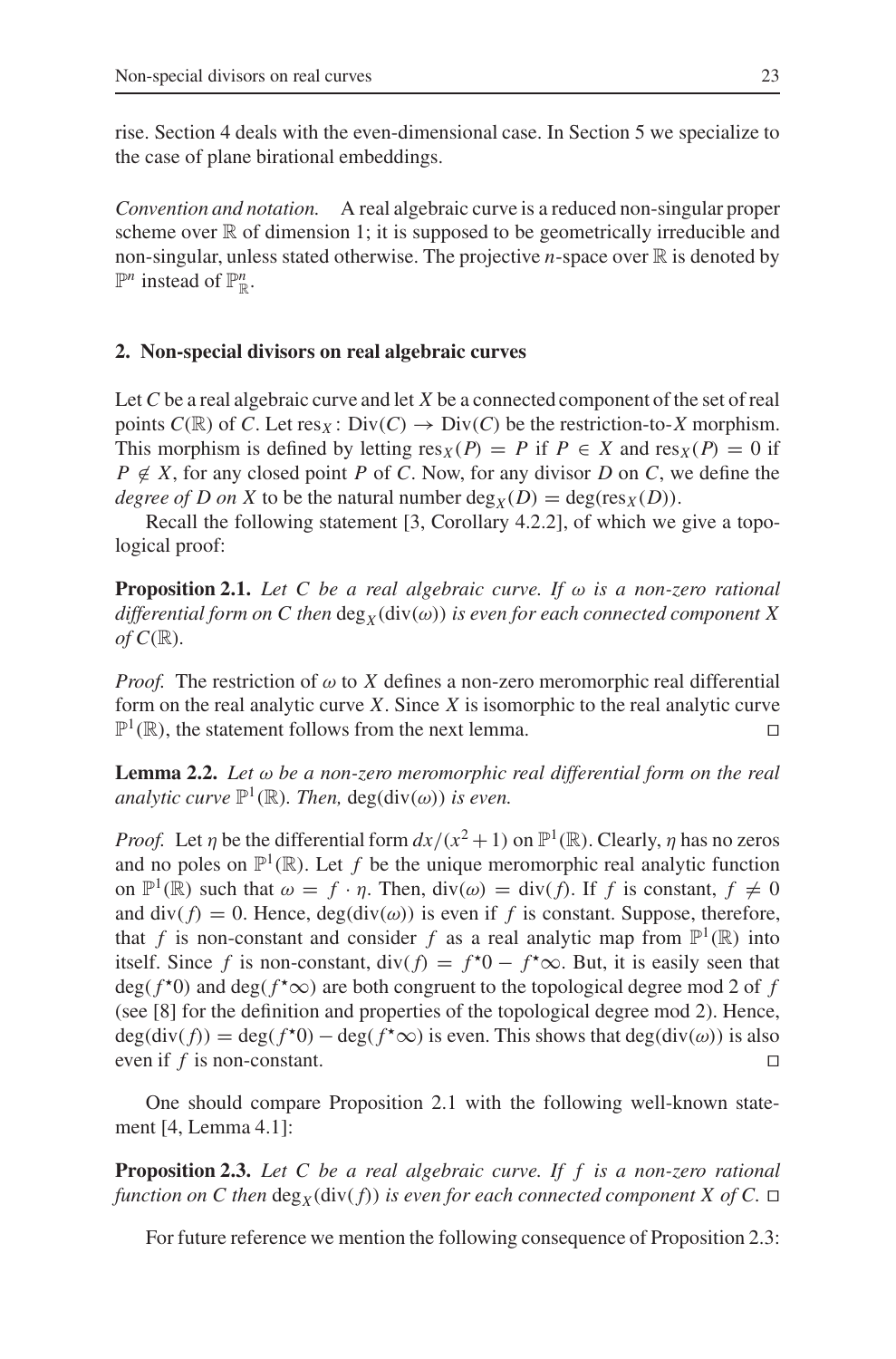**Corollary 2.4.** *Let C be a real algebraic curve. Let D and E be linearly equivalent divisors on C. Then, for all connected components X of C*(R)*, one has*

$$
\deg_X(D) \equiv \deg_X(E) \mod 2.
$$

Recall that a divisor *D* on an algebraic curve *C* is said to be *non-special* if  $h^{0}(D) = \deg(D) - g + 1$ , where *g* is the genus of *C*. By Riemann–Roch, *D* is non-special if and only if  $h^0(\Omega(-D)) = 0$ . Here,  $\Omega(-D)$  is the sheaf on *C* whose non-zero sections over a non-empty open subset  $U$  constitute the  $O(U)$ -module of non-zero rational differential forms  $\omega$  on *C* satisfying div( $\omega$ )  $\geq D$  on *U*. It follows that *D* is non-special if *D'* is non-special and  $D \ge D'$ .

It follows from Riemann–Roch that divisors of degree at least 2*g* − 1 are nonspecial. Using Proposition 2.1 one gets a large class of non-special divisors of relatively small degree, i.e., of degree less than  $2g - 1$ , on any real algebraic curve:

**Theorem 2.5.** *Let C be a real algebraic curve and let g be its genus. Let D be a divisor on C and let d be its degree. Let k be the number of connected components X* of  $C(\mathbb{R})$  *such that*  $\deg_X(D)$  *is odd. If*  $d + k \geq 2g - 1$  *then D is non-special.* 

*Proof.* We show that  $h^0(\Omega(-D)) = 0$ . Let  $\omega$  be a global section of  $\Omega(-D)$ . Suppose that  $\omega$  is non-zero. Then, one can consider  $\omega$  as a rational section of  $\Omega$ such that  $div(\omega) \geq D$ . By Proposition 2.1,  $deg_Xdiv(\omega)$  is even for each connected component *X* of *C*( $\mathbb{R}$ ). In particular, deg<sub>*X*</sub>(div( $\omega$ )) is at least deg<sub>*X*</sub>(*D*) + 1 for each of the *k* connected components *X* of  $C(\mathbb{R})$  for which deg<sub>*X*</sub>(*D*) is odd. It follows that deg(div( $\omega$ ))  $\geq d + k \geq 2g - 1$ . Contradiction since deg(div( $\omega$ )) = 2g – 2.  $\Box$ 

Note that Theorem 2.5 generalizes Theorem 2.4 of [7] in two ways; it holds for *any* real algebraic curve, and its condition on the divisor is considerably *weaker*.

One easily gets Harnack's Inequality for real algebraic curves [5] as a consequence of Theorem 2.5:

**Corollary 2.6 (Harnack's inequality).** *Let C be a real algebraic curve. Let g be the genus of C and let s be the number of connected components of*  $C(\mathbb{R})$ *. Then,*  $s \leq g + 1$ .

*Proof.* Choose real points  $P_1, \ldots, P_s$  on C such that  $P_i$  and  $P_j$  are on different connected components of  $C(\mathbb{R})$ , for  $i \neq j$ . Choose non-real closed points  $Q_1, \ldots, Q_g$ on *C* and let *D* be the divisor  $\sum Q_i - \sum P_i$ . Then, the degree *d* of *D* is equal to  $2g - s$  and the number *k* of connected components *X* such that deg<sub>*X*</sub>(*D*) is odd is equal to *s*. One has  $d + k = 2g \ge 2g - 1$ . By Theorem 2.5, *D* is non-special. It follows that  $h^0(D) = d - g + 1 = 2g - s - g + 1 = g + 1 - s$ . Since  $h^0(D) \ge 0$ , one has  $s < g + 1$ .

One also has the following consequence of Theorem 2.5:

**Corollary 2.7.** *Let C be a real algebraic curve and let g be its genus. Let D be a divisor on C and let d be its degree. Let k be the number of connected components X* of  $C(\mathbb{R})$  *such that*  $\deg_X(D)$  *is odd:*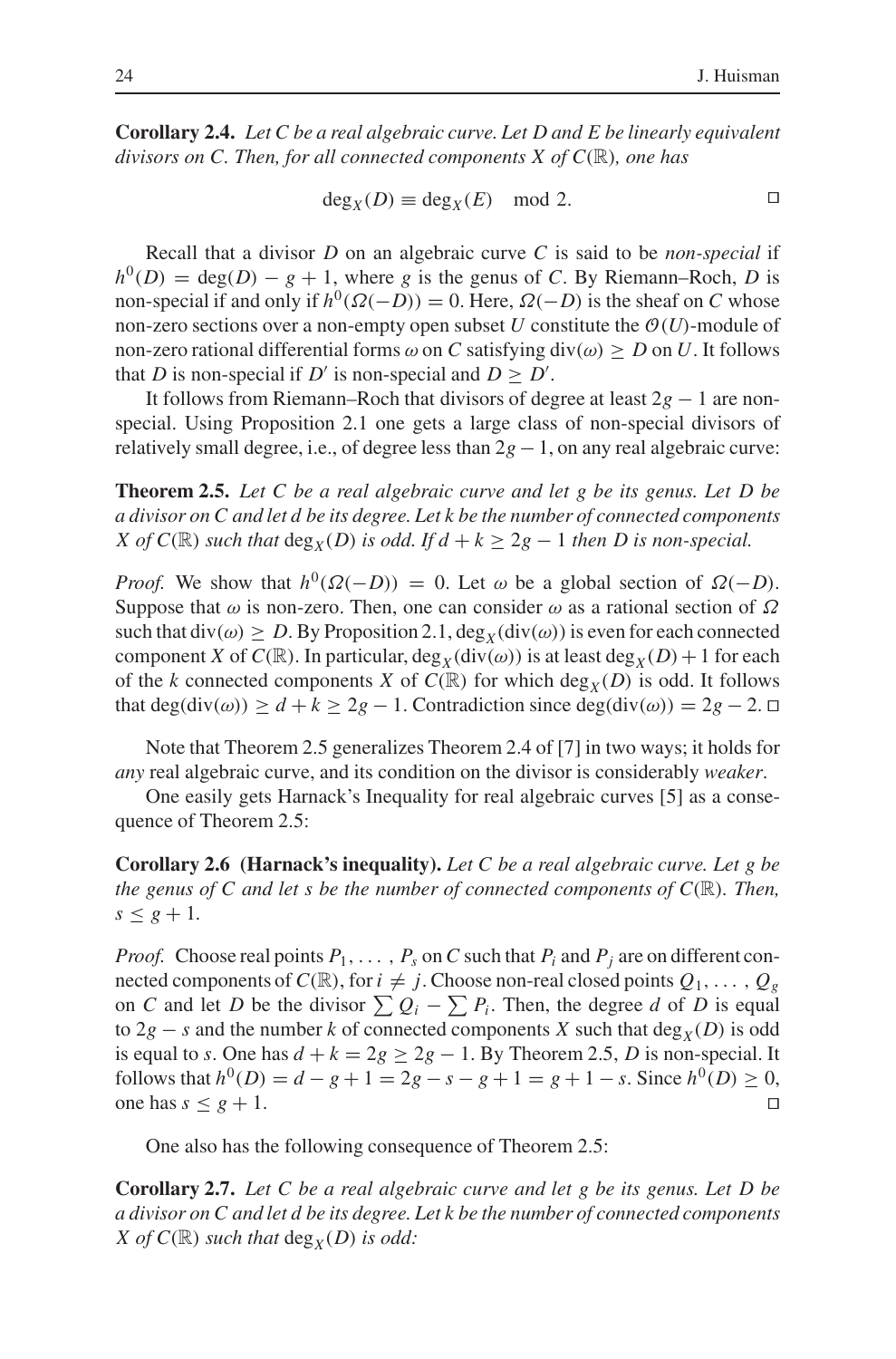- *1.* If  $d + k \geq 2g + 1$  *then the linear system* |D| *is base point-free.*
- *2. If*  $d+k \geq 2g+1$  *then*  $|D|$  *separates points and tangent vectors on any connected component X of C*(R)*.*
- *3.* If  $d + k \geq 2g + 1$  and  $\deg_X(D)$  is even for at least 1 connected component X *of C*(R) *then there is a real point P of C such that* |*D*| *separates P from all other points and* |*D*| *separates tangent vectors at P.*
- *4.* If  $d + k \geq 2g + 3$  *then* |*D*| *separates points and tangent vectors.*

*Proof.* Suppose that  $d + k \geq 2g + 1$ . Let *P* be any closed point of *C*. Let *D'* be the divisor  $D - P$  and let *d'* be its degree. We show that  $D'$  is non-special. It will then follow that  $h^0(D - P) = h^0(D) - \deg(P)$ , i.e., that |*D*| is base point-free.

Let *k'* be the number of connected components *X* of  $C(\mathbb{R})$  such that  $\deg_X(D')$ is odd. If *P* is a real point of *C* then  $d' = d - 1$  and  $k' \geq k - 1$ . Hence,  $d' + k' \ge d + k - 2 \ge 2g - 1$ . By Theorem 2.5, *D'* is non-special if *P* is real. If *P* is non-real then  $d' = d - 2$  and  $k' = k$ . Hence,  $d' + k' = d + k - 2 \ge 2g - 1$ . Again by Theorem 2.5, *D'* is non-special if *P* is non-real. Therefore, in both cases, *D'* is non-special. This shows Statement 1.

Suppose that  $d + k \geq 2g + 1$  and let *X* be a connected component of  $C(\mathbb{R})$ . In order to show that  $|D|$  separates points and tangent vectors on  $X$ , it suffices to show, as before, that  $D' = D - P - Q$  is non-special for all *P*,  $Q \in X$ . Now, *D'* is of degree  $d' = d - 2$  since *P* and *Q* are both real. Since *P* and *Q* are on the same connected component of  $C(\mathbb{R})$ , the number k' of connected components of  $C(\mathbb{R})$ at which the degree of *D'* is odd, is equal to *k*. Now,  $d' + k' = d - 2 + k \geq 2g - 1$ . By Theorem 2.5, *D'* is non-special. This shows Statement 2.

Suppose that  $d + k \geq 2g + 1$  and let *X* be a connected component of  $C(\mathbb{R})$ such that  $\deg_X(D)$  is even. Choose  $P \in X$ . By Statement 2, |D| separates tangent vectors at *P* and |*D*| separates *P* from any other point *Q* of *X*. Therefore, in order to show Statement 3, it suffices to show that  $D' = D - P - Q$  is non-special for all closed points  $Q$  of  $C$  not contained in  $X$ . Again let  $d'$  be the degree of  $D'$  and let *k'* be the number of connected components of  $C(\mathbb{R})$  at which the degree of *D'* is odd. There are two cases to consider: the case *Q* real and the case *Q* non-real. If *Q* is real then  $d' = d - 2$  and  $k' \ge k + 1 - 1$  since  $P \in X$  and deg<sub>*X*</sub>(*D*) is even. Now,  $d' + k' \ge d + k - 2 \ge 2g - 1$  and  $D - P - Q$  is non-special. If Q is non-real then  $d' = d - 3$  and  $k' = k + 1$ . Hence,  $d' + k' = d + k - 2 \ge 2g - 1$  and  $D - P - Q$ is non-special. This shows Statement 3.

Suppose that  $d + k \geq 2g + 3$ . In order to show that |D| separates points and tangent vectors, it suffices to show that  $D - P - Q$  is non-special for all closed points *P* and *Q* of *C*. Again let  $d'$  be the degree of  $D'$  and let  $k'$  be the number of connected components of  $C(\mathbb{R})$  on which  $D'$  has odd degree. There are three cases to consider. The case *P* and *Q* non-real, the case *P* real and *Q* non-real, and the case *P* and *Q* real. In the first case,  $d' = d - 4$  and  $k' = k$ . Hence,  $d' + k' = d - 4 + k \geq 2g - 1$  and  $D - P - Q$  is non-special. In the second case,  $d' = d - 3$  and  $k' \ge k - 1$ . Again,  $d' + k' \ge d - 3 + k - 1 \ge 2g - 1$  and *D* − *P* − *Q* is non-special. In the third case,  $d' = d - 2$  and  $k' \geq k - 2$  so that *d* +*k* ≥ *d*−2+*k*−2 ≥ 2*g*−2 and *D*−*P*−*Q* is non-special. Therefore, *D*−*P*−*Q* is non-special for all closed points *P* and *Q* of *C*. This shows Statement 4.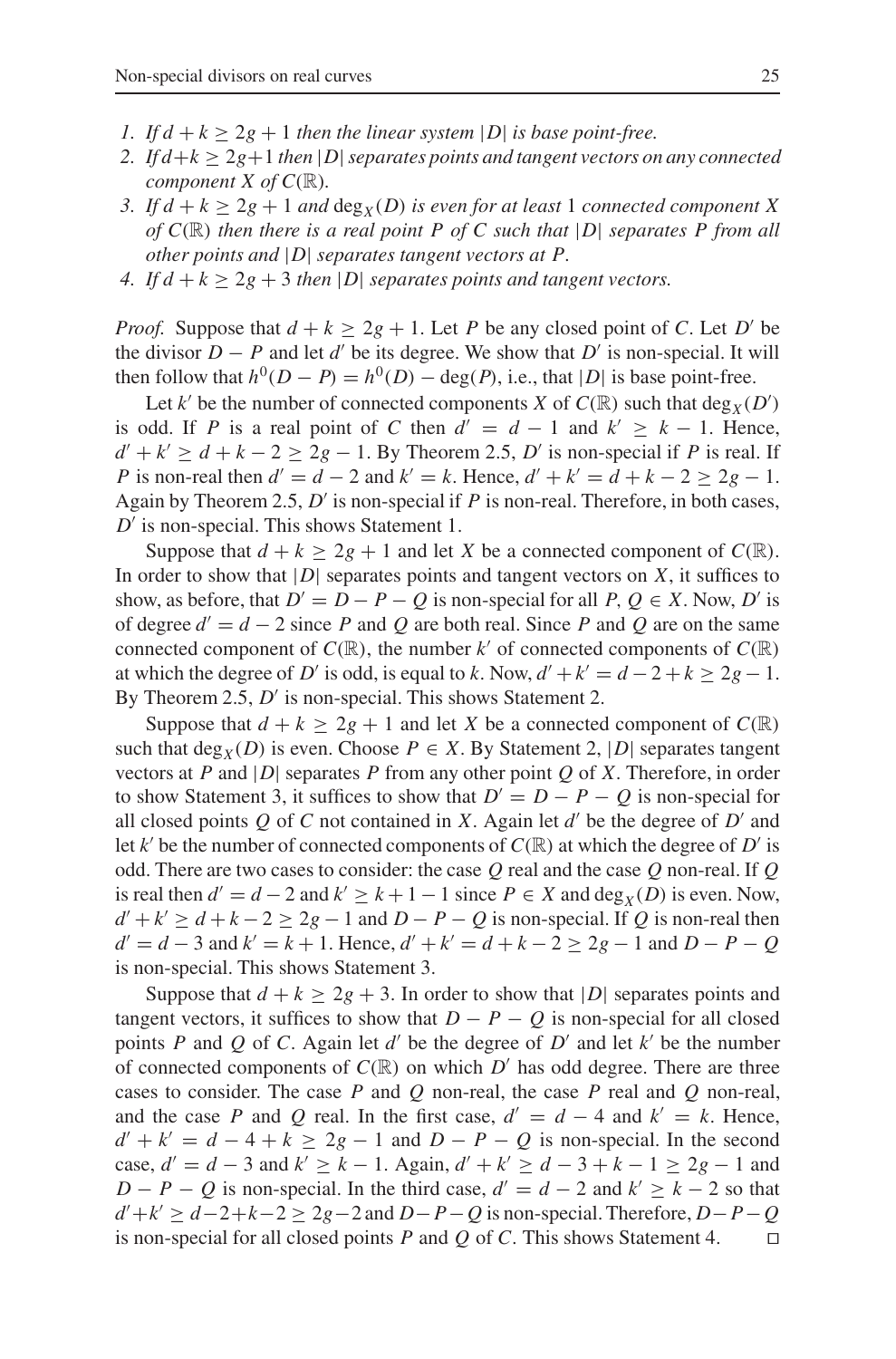Theorem 2.5 and its Corollary 2.7 are the most interesting when the real algebraic curve *C* has many real components and the divisor *D* has odd degree on many of these components.

Let *C* be a real algebraic curve and let *g* be its genus. By Harnack's inequality, the number of connected components *s* of  $C(\mathbb{R})$  is at most  $g + 1$ . The real algebraic curve *C* is called an *M-curve* if  $s = g + 1$ . Klein showed the existence of *M*-curves of any genus. In fact, there are many *M*-curves of a given genus: the moduli space of *M*-curves of genus *g* is a connected semi-analytic variety of dimension  $3g - 3$ , if  $g > 1$  [9,6].

It is well known that a general linear system of dimension  $r \geq 3$  and degree  $d =$  $g + r$  on a real algebraic curve of genus *g* is base point-free and gives rise to an embedding of the curve in the projective space  $\mathbb{P}^r$ . The following consequence of Corollary 2.7.4 sharpens this fact for an explicit, i.e. non-generic, large class of linear systems on *M*-curves:

**Corollary 2.8.** *Let C be an M-curve and let g be its genus. Let*  $r \geq 1$  *be an integer. Let D be a divisor on C of degree*  $d = g + r$  *such that*  $deg_X(D)$  *is odd for at least g connected components X of C*(R)*. Then, the linear system* |*D*| *has dimension r and is base point-free. Let*  $f: C \to \mathbb{P}^r$  *be its associated morphism. Then:* 

- *1. if*  $r = 1$ *, the restriction of f to any connected component of*  $C(\mathbb{R})$  *is a real analytic isomorphism onto*  $\mathbb{P}^1(\mathbb{R})$ ;
- 2. if  $r = 2$ , the morphism f is a birational embedding of C into  $\mathbb{P}^2$ ;
- *3. if*  $r \geq 3$ *, the morphism f is an embedding of C into*  $\mathbb{P}^r$ *.*

Let *C*, *g*, *r* and *D* be as in the statement of the preceding corollary. Observe that if *r* is even then deg<sub>*X*</sub>(*D*) is odd for exactly *g* connected components *X* of  $C(\mathbb{R})$ . If *r* is odd then  $\deg_X(D)$  is odd for all  $g + 1$  connected components *X* of  $C(\mathbb{R})$ . We will study separately the associated embeddings of *C* into  $\mathbb{P}^r$  for *r* even and for *r* odd in the next two sections. The last section is devoted to the case  $r = 2$ .

In the next two sections we will need the following converse to Corollary 2.8.1, whose easy proof is left to the reader (or see [7] for details).

**Proposition 2.9.** *Let C be a real algebraic curve and let g be its genus. Suppose that there is a morphism*  $f: C \to \mathbb{P}^1$  *satisfying the following* 3 *conditions:* 

- *1. The morphism f is of degree g*  $+1$ *.*
- *2. The restriction of f to any connected component of C*(R) *is a homeomorphism onto*  $\mathbb{P}^1(\mathbb{R})$ *.*
- *3. Any closed point*  $P \in C$  *such that*  $f(P) \in \mathbb{P}^1(\mathbb{R})$  *is real.*

*Then C is an M-curve.*

#### **3. Morphism of** *M***-curves into odd-dimensional real projective spaces**

The embedding of an *M*-curve *C* into  $\mathbb{P}^r$  as in Corollary 2.8 turns out to be particularly regular when  $r$  is odd, i.e., when  $\deg_X(D)$  is odd for all connected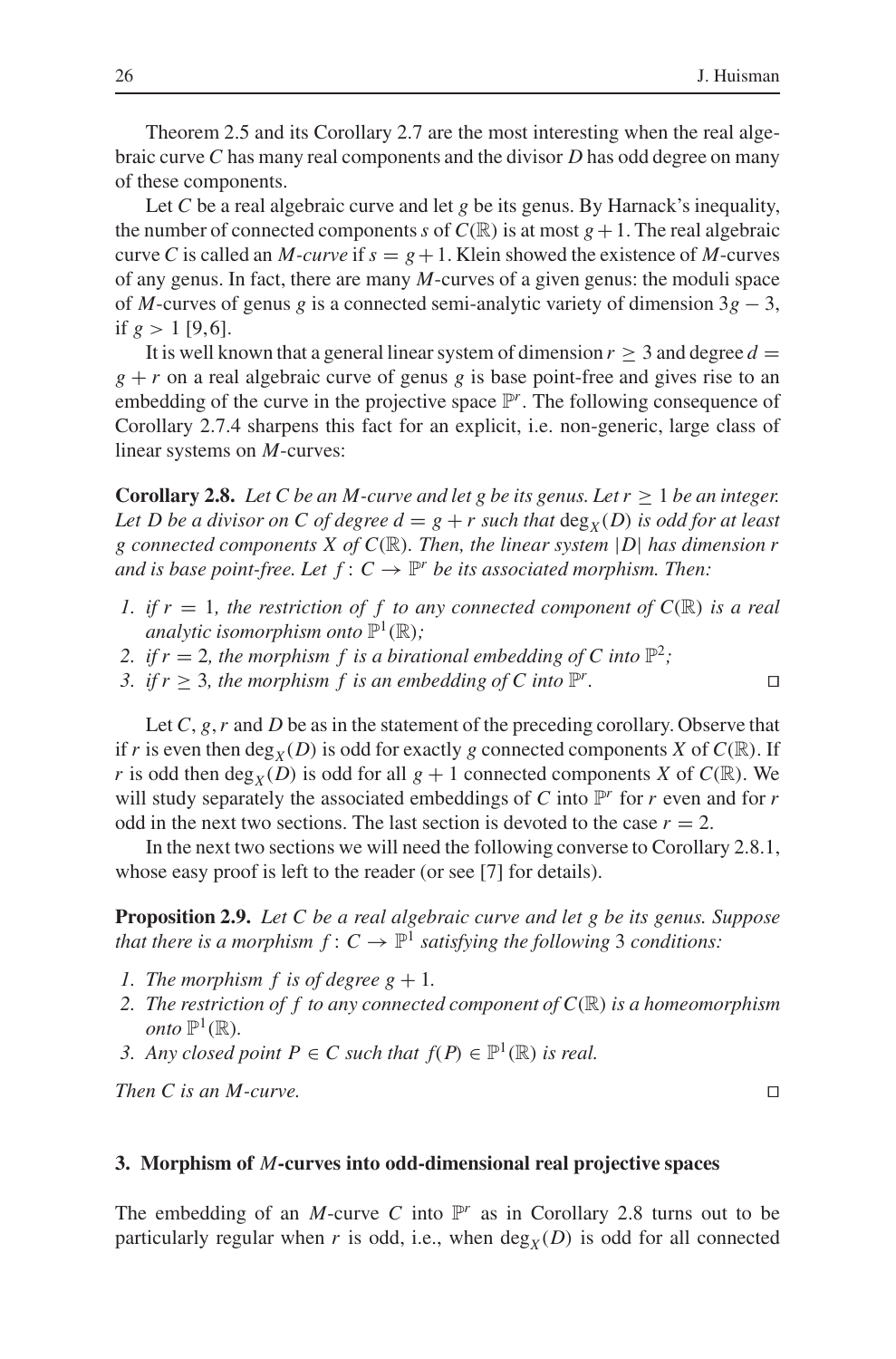components *X* of  $C(\mathbb{R})$ . In order to make this precise, we need to introduce the following terminology and notation.

Let *C* be an algebraic curve over a field *K* and let *D* be a divisor on *C*. Define *D*red to be the *reduced divisor* of *D*. More precisely,

$$
D_{\rm red} = \sum_{P \in {\rm Supp}(D)} P,
$$

where Supp(*D*) is the support of *D*. Define the *weight* of *D* on *C* to be the natural number  $w(D) = \deg(D - D_{\text{red}})$ .

Let  $r \geq 1$  be an integer. Recall that a morphism  $f: C \to \mathbb{P}^r$  over K is *non-degenerate* if the image  $f(C)$  is not contained in a hyperplane of  $\mathbb{P}^r$ . Let *f* :  $C \rightarrow \mathbb{P}^r$  be a non-degenerate morphism. A hyperplane *H* in  $\mathbb{P}^r$  is said to be *unramified over K* – or simply *unramified* if no confusion is possible – with respect to *f* if the weight  $w(f^*H)$  of  $f^*H$  is at most  $r-1$ . The morphism *f* is said to be *unramified* if all hyperplanes in  $\mathbb{P}^r$  are unramified with respect to f. An algebraic curve  $C \subseteq \mathbb{P}^r$  is *unramified* if the inclusion morphism of *C* into  $\mathbb{P}^r$  is unramified.

Let  $f: C \to \mathbb{P}^r$  be a non-degenerate morphism. Let P be a K-rational point of *C*. Then, *P* is an *inflection point* of *C* with respect to *f* if the osculating hyperplane *H* to  $f(C)$  at  $f(P)$  has order of contact at least  $r + 1$  at *P*. An inflection point is an *ordinary inflection point* if the order of contact of the osculating hyperplane is equal to  $r + 1$ .

It is clear that, if *P* is an inflection point of *C*, its osculating hyperplane *H* is not unramified. In particular, an unramified curve  $C \subseteq \mathbb{P}^r$  has no *K*-rational inflection points.

The standard example of an unramified morphism from an algebraic curve into projective space is the *rational normal map*  $f: \mathbb{P}^1 \to \mathbb{P}^r$  affinely defined by  $f(t) = (t, t^2, \dots, t^r)$ . The morphism *f* is an embedding of  $\mathbb{P}^1$  into  $\mathbb{P}^r$ . Its image is the *rational normal curve*. In particular, the rational normal curve does not have inflection points.

Now, if *K* is algebraically closed, the rational normal curves are, essentially, the only unramified curves. Indeed, let  $f: C \to \mathbb{P}^r$  be a really unramified morphism. Then, *C* does not contain any inflection points with respect to *f* . By the Plücker formulas, f is a rational normal map, after a change of coordinates of  $\mathbb{P}^r$  (see [1, Exercise I.C] for more details). Therefore, the notion of unramified curves is less interesting over algebraically closed fields.

The main result of this section is that, over  $\mathbb R$ , there are unramified curves of any genus and in any odd dimension. In fact, we have already seen that for any *M*-curve *C* of any genus there is a really unramified morphism  $f: C \to \mathbb{P}^1$ . Indeed, let  $r = 1$  and let *D* be a divisor as in Corollary 2.8. Then, the associated morphism  $f: C \to \mathbb{P}^1$  is of degree  $g + 1$  and, according to Corollary 2.8.1, maps any connected component of  $C(\mathbb{R})$  isomorphically onto  $\mathbb{P}^1(\mathbb{R})$ . Since *C* is an *M*curve, *f* is unramified over all real points of  $\mathbb{P}^1$ . This means exactly that *f* is really unramified, i.e. unramified over R.

**Theorem 3.1.** *Let* C *be an M-curve and let g be its genus. Let*  $r \geq 3$  *be an odd integer. Let D be a divisor on C of degree*  $d = g + r$  *such that*  $\deg_X(D)$  *is odd for*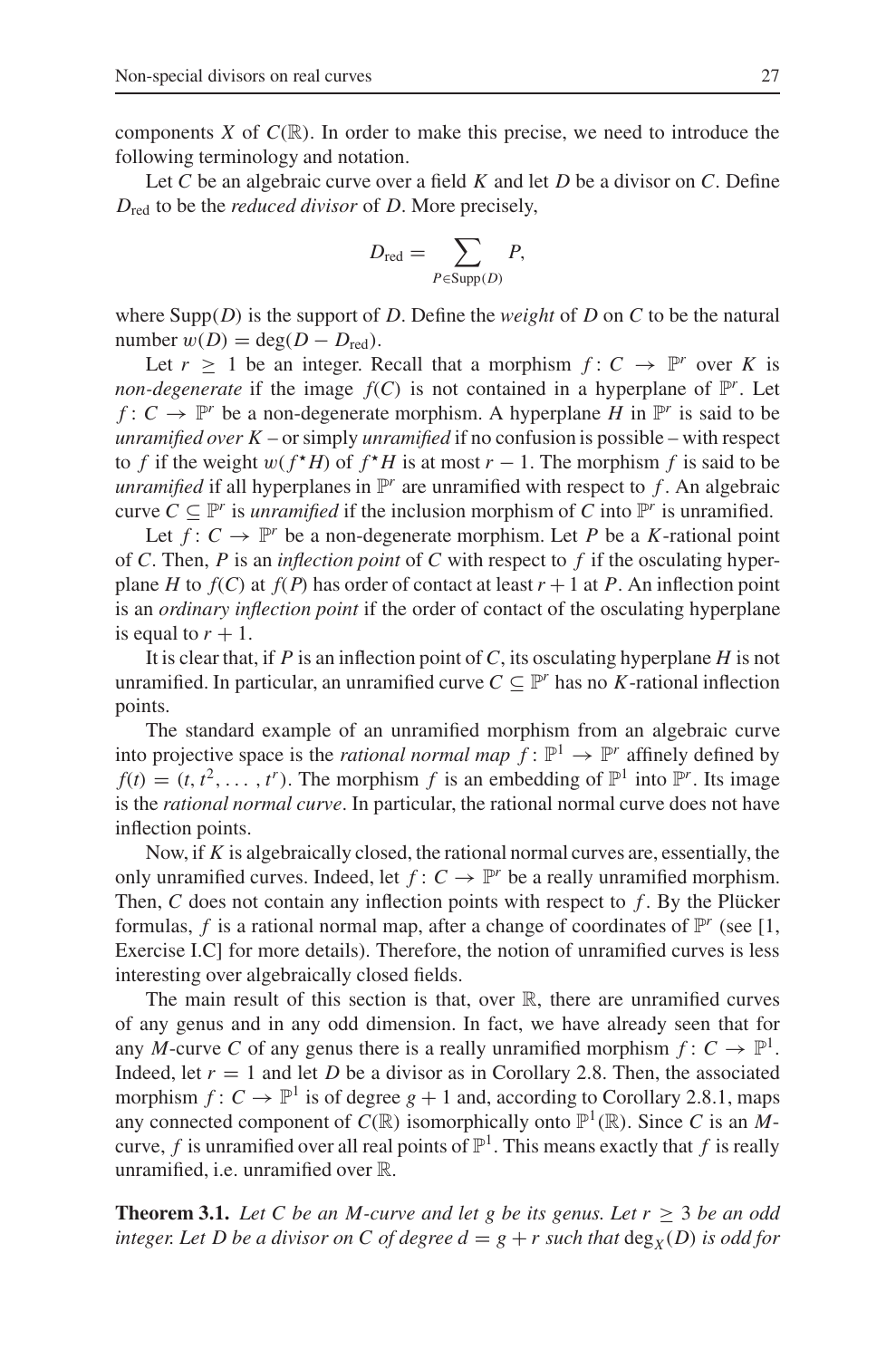*all connected components X of C(R). Let*  $f: C \to \mathbb{P}^r$  *be the morphism of C into* P*<sup>r</sup> associated to D. Then, f is an embedding and f is unramified. In particular, C has no real inflection points with respect to f .*

*Proof.* By Corollary 2.7, *f* is an embedding of *C* into  $\mathbb{P}^r$ . Since *f* is associated to *D*, *f* is non-degenerate. We have to show that *f* is unramified.

Let *H* be any hyperplane of  $\mathbb{P}^r$ . Since  $\deg_X(D)$  is odd for all connected components *X* of  $C(\mathbb{R})$ , the same holds for the divisor  $f^*H$  on *C* by Corollary 2.4. Hence

$$
w(f^*H) = \deg ((f^*H) - (f^*H)_{\text{red}}) \le d - (g+1) = r - 1.
$$

This shows that *f* is unramified.  $\square$ 

Observe that there are many divisors *D* satisfying the hypothesis of the theorem. Indeed, since  $d - (g + 1) = r - 1$  is even, one can, for example, choose *D* to satisfy  $deg_X(D) = 1$  for all connected components *X* of *C*(R).

Note that, because of the hypothesis in Theorem 3.1 of  $deg_X(D)$  being odd for all *X*, the image of each connected component *X* of  $C(\mathbb{R})$  in  $\mathbb{P}^r(\mathbb{R})$  realizes the non-trivial homology class in  $H_1(\mathbb{P}^r(\mathbb{R}), \mathbb{Z}/2\mathbb{Z})$ . The final result of this section may then be considered as a converse to Theorem 3.1.

**Theorem 3.2.** Let  $d > r > 3$  be integers such that r is odd. Let  $C \subseteq \mathbb{P}^r$  be a non*degenerate real algebraic curve of degree d such that C*(R) *has d*− *r*+ 1 *connected components, each representing the non-trivial homology class in*  $H_1(\mathbb{P}^r(\mathbb{R}), \mathbb{Z}/2\mathbb{Z})$ . *Then, C is an M-curve.*

*Proof.* Since  $r-1$  is even, let *t* be an integer such that  $2t = r-1$ . Choose *t* non-real closed points  $P_1, \ldots, P_t$  on *C* in a general position. The smallest linear subspace *V* of  $\mathbb{P}^r$  containing  $P_1, \ldots, P_t$  is of codimension 2. Consider the restriction to *C* of the projection of  $\mathbb{P}^r$  onto  $\mathbb{P}^1$  with center *V*. This restriction is a morphism *f* : *C* →  $\mathbb{P}^1$  of degree *d* − *r* + 1. We want to show that *f* satisfies the conditions of Proposition 2.9 in order to conclude that *C* is an *M*-curve.

Since each connected component of  $C(\mathbb{R})$  represents the non-trivial homology class of  $H_1(\mathbb{P}^r(\mathbb{R}), \mathbb{Z}/2\mathbb{Z})$ , each hyperplane in  $\mathbb{P}^r$  intersects each of the  $d-r+1$ connected components of *C*(R). Since each hyperplane containing *V* contains the non-real closed points  $P_1, \ldots, P_t$  of *C*, and  $d - r + 1 + 2t = d$ , each hyperplane containing *V* intersects each connected component of  $C(\mathbb{R})$  in exactly one point. Hence, the restriction of f to any connected component of  $C(\mathbb{R})$  is a homeomorphism onto  $\mathbb{P}^1(\mathbb{R})$ . Moreover, if *P* is a closed point of *C* such that  $f(P)$  is real, then *P* is real. By Proposition 2.9, *C* is an *M*-curve.

It is interesting to observe that the hypothesis on the curve  $C \subseteq \mathbb{P}^r$  of degree *d* in the preceding theorem imply that the genus of *C* is equal to  $d - r$ . This is a statement far from being true for any curve  $C \subseteq \mathbb{P}^r$  of degree d.

**Corollary 3.3.** *Let*  $d \geq r \geq 3$  *be integers such that r is odd. Let*  $C \subseteq \mathbb{P}^r$  *be a nondegenerate real algebraic curve of degree d such that C*(R) *has d*− *r*+ 1 *connected components, each representing the non-trivial homology class in*  $H_1(\mathbb{P}^r(\mathbb{R}), \mathbb{Z}/2\mathbb{Z})$ *. Then, C is unramified. In particular, C has no real inflection points.*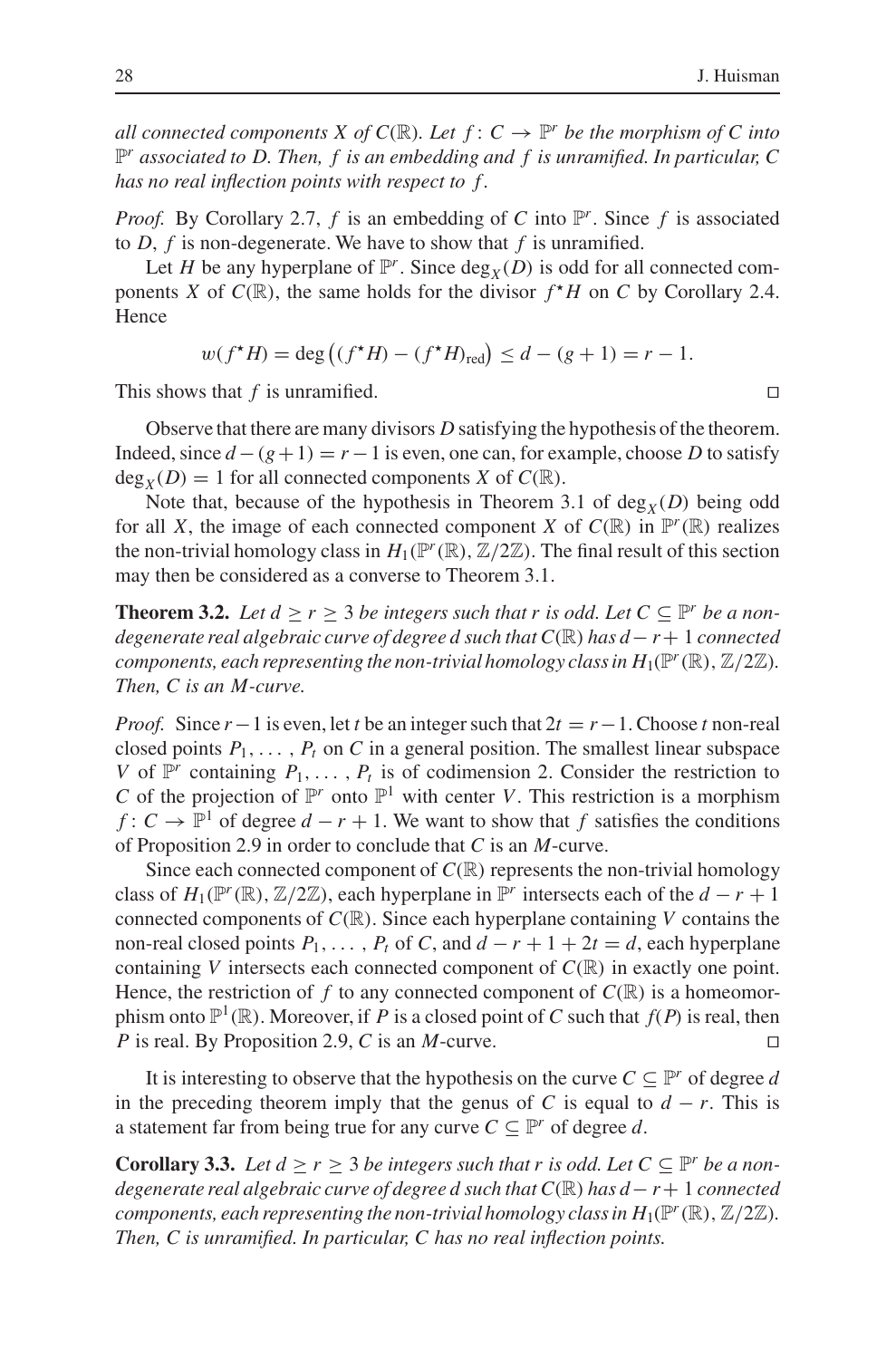*Proof.* By Theorem 3.2, *C* is an *M*-curve. In particular, its genus *g* is equal to *d* − *r*. Let *H* ⊆  $\mathbb{P}^r$  be a hyperplane and let *D* be the divisor *H* · *C* on *C*. Let *X* be a connected component of  $C(\mathbb{R})$ . Since *X* represents the non-trival homology class in  $H_1(\mathbb{P}^r(\mathbb{R}), \mathbb{Z}/2\mathbb{Z})$ , deg<sub>*X*</sub>(*D*) is odd. Hence, *D* is a divisor of degree  $d = g + r$ such that deg<sub>*X*</sub>(*D*) is odd for all connected components *X* of  $C(\mathbb{R})$ . By Theorem 2.5, the linear system |*D*| is of dimension  $d - g = r$ . Therefore, the inclusion map from *C* into  $\mathbb{P}^r$  is the morphism associated to the divisor *D*. By Theorem 3.1, *C* is unramified.

The preceding results and, also, the results of the next section seem to justify the following conjecture:

*Conjecture 3.4.* Let  $r \geq 3$  be an odd integer. Let  $C \subseteq \mathbb{P}^r$  be a non-degenerate real algebraic curve. If *C* is unramified then *C* is an *M*-curve and, moreover, each connected component of  $C(\mathbb{R})$  represents the non-trivial homology class of  $H_1(\mathbb{P}^r(\mathbb{R}), \mathbb{Z}/2\mathbb{Z}).$ 

## **4. Morphism of** *M***-curves into even-dimensional real projective spaces**

In this section we show that the embeddings (birational embeddings, resp.) of *M*-curves of positive genus into even projective spaces, as in Corollary 2.8 are not unramified. In fact, we will explicitly determine the number of real inflection points of the curve and show that all inflection points are ordinary.

We start with the following lemma:

**Lemma 4.1.** Let C be an M-curve of genus  $g \geq 1$ . Let  $r \geq 2$  be even and let D *be a divisor of degree*  $d = g + r + 1$  *such that*  $deg_X(D)$  *is odd for all connected components X of C*( $\mathbb{R}$ )*. Let*  $f: C \rightarrow \mathbb{P}^{r+1}$  *be the associated embedding and identify* C with its image in  $\mathbb{P}^{r+1}$ . Let X and X' be distinct connected components *of*  $C(\mathbb{R})$ *. Let*  $\iota: X \to X'$  *be defined by letting*  $\iota(P)$  *be the unique intersection point of X and the osculating hyperplane HP to C at P. Then, each fiber of* ι *contains exactly*  $r + 1$  *points.* 

*Proof.* Let us first justify the implicitly mentioned statements. By Corollary 2.7, *f* is an embedding. The osculating hyperplane *HP* has an order of contact to *C* at least  $r + 1$  at *P*. By Corollary 2.4,  $H_P$  intersects all *g* connected components *Y* of  $C(\mathbb{R})$  different from *X*. Since  $(r + 1) + g = d$ , the hyperplane  $H_P$  intersects each connected component *Y*,  $Y \neq X$ , in exactly 1 point. Hence, *i* is a well-defined map from *X* into *X* .

Now we show that each fiber of  $\iota$  contains exactly  $r + 1$  points. In fact, we show that  $\iota$  is real analytic, unramified and of degree  $r + 1$  for some choice of orientations of *X* and *X* . It is clear that this will imply that the cardinality of each fiber of  $\iota$  is equal to  $r + 1$ .

It is easily seen that  $\iota$  is real analytic. In order to show that  $\iota$  is unramified, observe that the above arguments show that the divisor  $H_P \cdot C$  has entirely real support. It follows that one can extend  $\iota$  to an injective complex analytic map from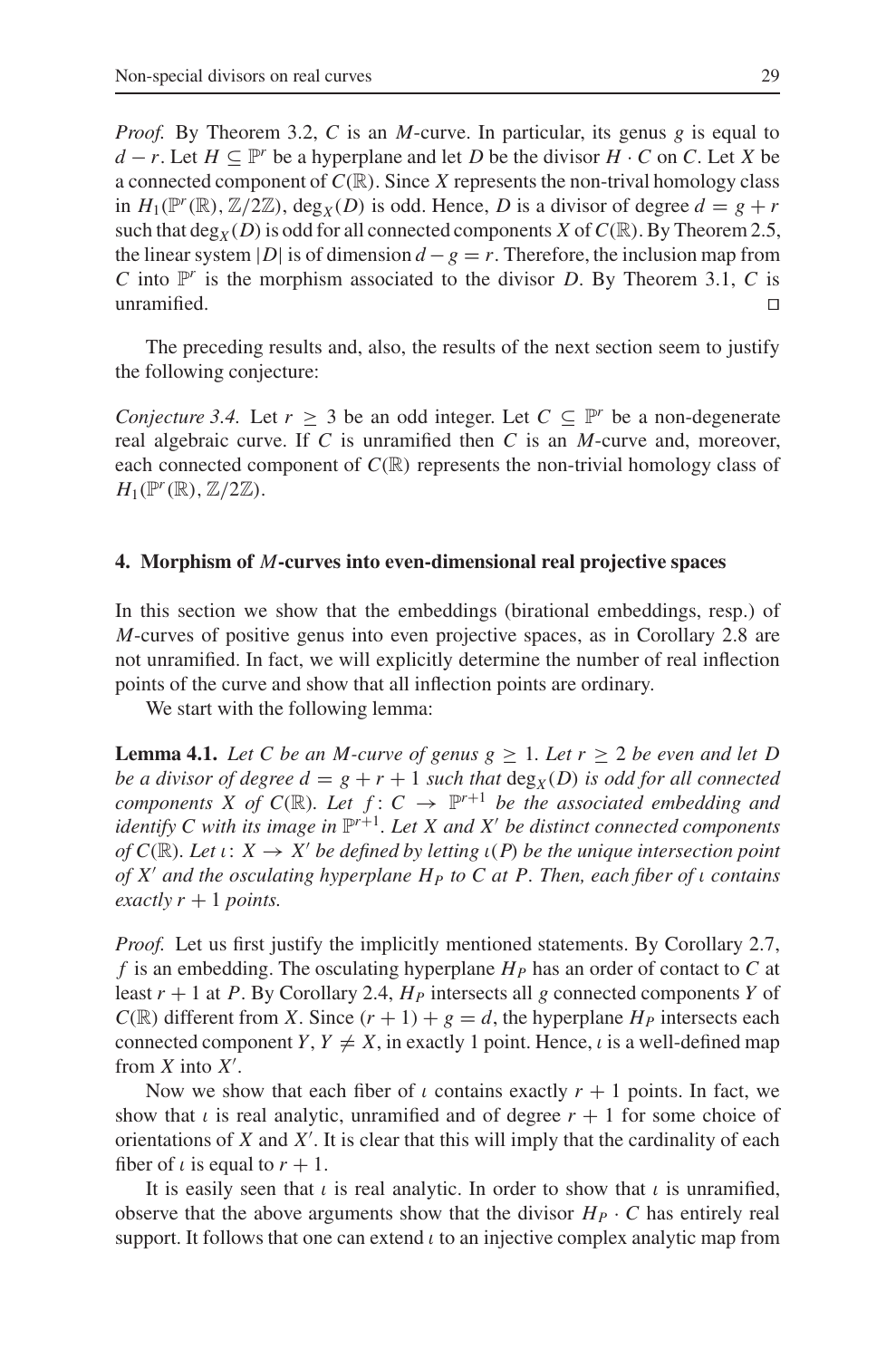an open neighborhood of *X* in  $C(\mathbb{C})$  into an open neighborhood of *X'* in  $C(\mathbb{C})$ . Since this extension is injective,  $\iota$  is unramified.

Now, we show that  $\iota$  is of degree  $r + 1$  for some choice of orientations. Let C be a finitely presented proper flat real analytic family of, not necessarily non-singular or irreducible, real algebraic curves over the interval [0, 1] having the following properties:

- 1. The real algebraic curve  $C_t$  is non-singular and geometrically irreducible, and is an *M*-curve of genus *g*, for  $t \neq 0$ .
- 2. The real algebraic curve  $C' = C_0$  has two non-singular geometrically irreducible components  $C'_0$  and  $C'_1$  intersecting each other in a non-real ordinary double point of *C'*. The real algebraic curve  $C'_0$  is isomorphic to  $\mathbb{P}^1$  and the real algebraic curve  $C'_1$  is an *M*-curve of genus  $g - 1$ .
- 3. The real algebraic curve  $C_1$  is isomorphic to  $C$ .
- 4. Identifying *C* with  $C_1$ , the subsets *X* and  $C'_0(\mathbb{R})$  of  $C(\mathbb{R})$  belong to the same connected component component of  $C(\mathbb{R})$ .

We want to extend the divisor *D* on *C* over the whole family *C* into a relative Weil divisor D. We do this as follows. We may assume that  $\deg_X(D) = r + 1$ . Since  $deg(D) = g + r$  and  $deg_Y(D)$  is odd for each connected component *Y* of  $C(\mathbb{R})$ , *Y*  $\neq$  *X*, the degree of *D* on *Y* is equal to 1. It follows that Supp(*D*) ⊆ *C*(ℝ). Now, choose sections  $\sigma_i$ :  $[0, 1] \rightarrow \mathcal{C}$ , for  $i = 1, \ldots, d$  such that  $D = \sum \sigma_i(1)$ . Put  $\mathcal{D} = \sum \sigma_i([0, 1])$ . Then  $\mathcal D$  is a relative Weil divisor on C such that  $\mathcal{D}_1 = D$ . By construction, the divisor  $D' = D_0$  on C' has degree  $r + 1$  on the component  $C'_0$  and degree *g* on  $C'_1$ . It is easily seen that the divisor  $D$  induces a morphism *F* :  $C \rightarrow \mathbb{P}^r \times [0, 1]$  of families of real algebraic varieties over the interval [0, 1]. Clearly,  $F_1 = f$ . Put  $f' = F_0$ . Since the degree of *D'* on  $C'_0$  is equal to  $r + 1$ , the restriction of  $f'$  to  $C'_0$  is a rational normal map of  $C'_0$  into  $\mathbb{P}^{r+1}$ . Since the degree of *D*<sup> $\prime$ </sup> on *C*<sup> $\prime$ </sup><sub>1</sub> is equal to *g*, the induced linear system on *C*<sup> $\prime$ </sup><sub>1</sub> is 1-dimensional. Hence, *f*<sup> $\prime$ </sup> maps  $C'_1$  onto a projective line *L* in  $\mathbb{P}^{r+1}$ . Clearly, *L* intersects  $f'(C'_0)$  in a non-real point. Now, one has a map  $\iota' : C'_0(\mathbb{R}) \to L(\mathbb{R})$  defined as  $\iota$ . Since  $\iota$  and  $\iota'$  vary in a connected family of maps, it suffices to show that  $\iota'$  is of degree  $r + 1$  for some choice of orientations on  $C'_0(\mathbb{R})$  and  $L(\mathbb{R})$ . But this is an elementary matter to check.  $\Box$ 

**Theorem 4.2.** Let C be an M-curve and let g be its genus. Let  $r \geq 2$  be an even *integer. Let D be a divisor of degree*  $d = g + r$  *such that*  $\deg_x(D)$  *is odd for exactly g* connected components *X* of  $C(\mathbb{R})$ *. Let*  $f: C \to \mathbb{P}^r$  *be the morphism associated to D. Then, f is an embedding (birational embedding, resp.) if*  $r > 2$  *(if*  $r = 2$ *, resp.). Moreover, the following assertions hold:*

- *1. Let X be a connected component of*  $C(\mathbb{R})$  *such that* deg<sub>*X*</sub>(*D*) *is odd. Then, X contains exactly*  $r + 1$  *inflection points of C with respect to f, and they are all ordinary.*
- *2. Let X' be the connected component of*  $C(\mathbb{R})$  *such that*  $\deg_{X'}(D)$  *is even. Then, X does not contain any inflection point of C with respect to f .*

*Proof.* Corollary 2.8 states that *f* is an embedding (birational embedding, resp.) if  $r > 2$  (if  $r = 2$ , resp.).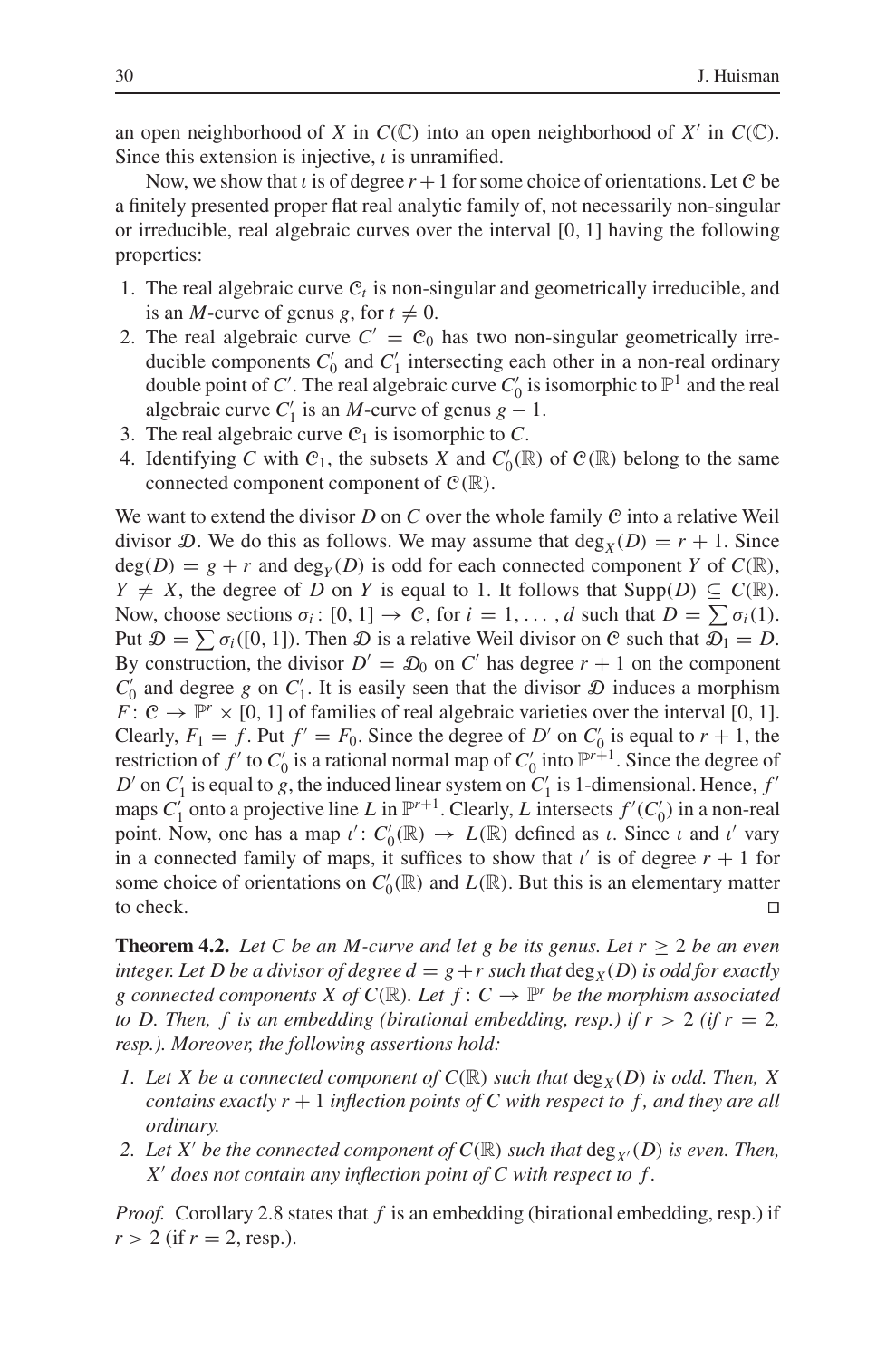Choose a point  $Q \in X'$ . Let  $D' = D + Q$ . Then  $D'$  is a divisor of degree  $g + r + 1$ having odd degree at all connected components of  $C(\mathbb{R})$ . Let  $f' : C \to \mathbb{P}^{r+1}$  be the morphism associated to  $D'$ . Observe that the composition of  $f'$  with the projection from  $\mathbb{P}^{r+1}$  onto  $\mathbb{P}^n$  with center *Q* coincides with the morphism *f*. According to the preceding lemma, there are exactly  $r + 1$  points  $P \in X$  such that  $Q$  belongs to the osculating hyperplane  $H'_{P}$  to  $f'(C)$  at  $f(P)$  in  $\mathbb{P}^{r+1}$ . Projecting down to  $\mathbb{P}^{r}$ , these points correspond exactly to the points  $P \in X$  such that osculating hyperplane  $H_P$ to  $f(C)$  at  $f(P)$  in  $\mathbb{P}^r$  has order of contact at least  $r + 1$  at P, i.e., the real inflection points of *C* with respect to *f* . This proves the first assertion of Statement 1.

Now, let  $P \in X$  be such that the osculating hyperplane  $H_P \subseteq \mathbb{P}^r$  has order of contact to  $f(C)$  at least  $r + 1$  at  $f(P)$ . Since there are  $g - 1$  other connected components of  $C(\mathbb{R})$  such that deg<sub>*X*</sub>(*D*) is odd,  $H_P$  intersects at least *g* − 1 other connected components of  $C(\mathbb{R})$ . Since  $r + 1 + g - 1 = d$ , the order of contact of  $H_P$  to  $f(C)$  is equal to  $r + 1$  at P. This finishes the proof of Statement 1.

In order to prove Statement 2, let  $P \in X'$  and let  $H_P$  be the osculating hyperplane to  $f(C)$  at  $f(P)$ . Since deg<sub>*Y*</sub> (*D*) is odd for all *g* connected components *Y* of *C*( $\mathbb{R}$ ) different from *X'*, the degree of  $f^*H_P$  on *X'* is at most  $d - g = r$ . It follows that *P* is not an inflection point of *C* with respect to *f*.

Note that there are many divisors *D* satisfying the hypothesis of the theorem. Indeed, since  $d - g = r$  is even, one can take  $\deg_X(D) = 1$  for g connected components *X* of  $C(\mathbb{R})$  and  $\text{deg}_X(D) = 0$  for 1 connected component *X* of  $C(\mathbb{R})$ .

**Corollary 4.3.** *Let C be an M-curve and let g be its genus. Let*  $r \geq 2$  *be an even integer. Let D be a divisor of degree*  $d = g + r$  *such that*  $\deg_x(D)$  *is odd for exactly g* connected components *X* of  $C(\mathbb{R})$ *. Let*  $f: C \to \mathbb{P}^r$  *be the morphism associated to D. Then C has exactly g*(*r* +1)*real inflection points with respect to f . Moreover, they are all ordinary. In particular,*  $f: C \to \mathbb{P}^r$  *is ramified if*  $g \geq 1$ *.* 

With notation as in the preceding corollary, Corollary 4.3 implies that there are at least  $g(r + 1)$  hyperplanes *H* in  $\mathbb{P}^r(\mathbb{R})$ , for *r* even, such that the weight  $w(f^*H)$ is at least *r*. It is easy to see that their weight is necessarily equal to *r*. It would then be interesting to determine exactly the number of hyperplanes of weight *r*.

Observe also that the real analytic curves  $f(X)$  represent the non-trivial homology class in  $H_1(\mathbb{P}^r(\mathbb{R}), \mathbb{Z}/2\mathbb{Z})$  if  $\text{deg}_X(D)$  is odd. The real analytic curve  $f(X)$  is homologically trivial in  $H_1(\mathbb{P}^r(\mathbb{R}), \mathbb{Z}/2\mathbb{Z})$  if deg<sub>*X*</sub>(*D*) is even.

We then again have a converse to Theorem 4.2:

**Theorem 4.4.** Let  $d \geq r \geq 2$  be integers such that r is even. Let C be a non*degenerate real algebraic curve such that C*(R) *has d*−*r*+1 *connected components. Let*  $f: C \to \mathbb{P}^r$  *be a birational embedding such that*  $f(C)$  *is of degree d. Suppose that for exactly d* − *r* connected components *X* of  $C(\mathbb{R})$ *, the image curve*  $f(X)$ *represents the non-trivial homology class in*  $H_1(\mathbb{P}^r(\mathbb{R}), \mathbb{Z}/2\mathbb{Z})$ *. Then, C is an Mcurve.*

*Proof.* Since  $r - 1$  is odd, there is an integer  $t$  such that  $2t + 1 = r - 1$ . Choose closed points  $P_0, P_1, \ldots, P_t$  on C in a general position such that  $P_1, \ldots, P_t$  are non-real and  $P_0$  is real and is on the connected component of  $C(\mathbb{R})$  which is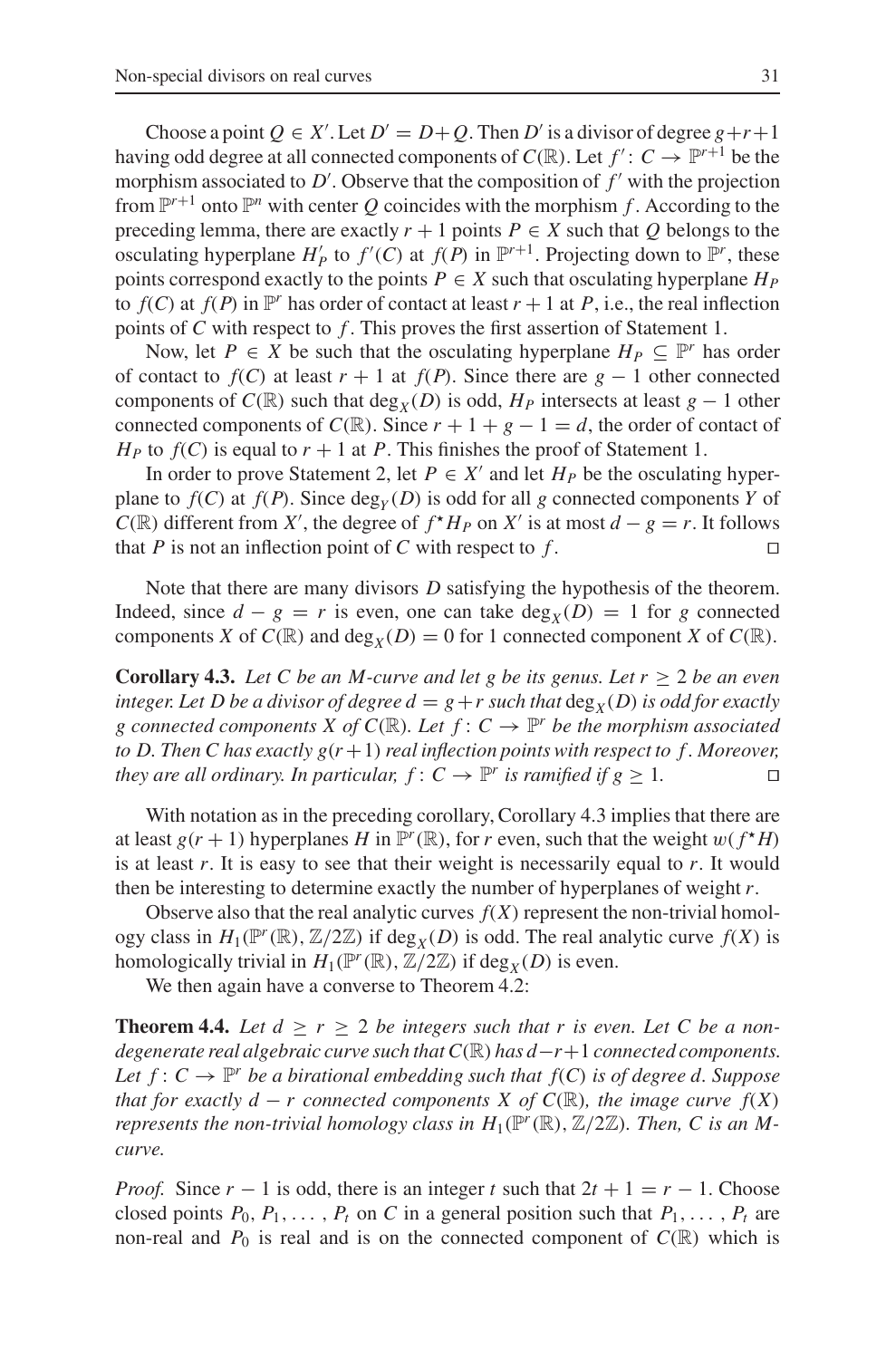homologically trivial in  $\mathbb{P}^r(\mathbb{R})$ . The smallest linear subspace *V* of  $\mathbb{P}^r$  containing  $P_0, \ldots, P_t$  is of codimension 2. Let  $f: C \to \mathbb{P}^1$  be the restriction to *C* of the projection from  $\mathbb{P}^r$  onto  $\mathbb{P}^1$  with center *V*. Then, as in the proof of Theorem 3.2, one shows that *f* satisfies the conditions of Proposition 2.9. It follows that *C* is an *M*-curve. □

Observe again that the hypotheses on the curve  $C \subseteq \mathbb{P}^r$  of degree *d* in the preceding theorem imply that the genus of *C* is equal to  $d - r$ .

**Corollary 4.5.** Let  $d \geq r \geq 2$  be integers such that r is even. Let C be a non*degenerate real algebraic curve of genus g such that*  $C(\mathbb{R})$  *has*  $d-r+1$  *connected components. Let*  $f: C \to \mathbb{P}^r$  *be a birational embedding such that*  $f(C)$  *is of degree d. Suppose that for exactly d − r connected components X of*  $C(\mathbb{R})$ *, the image f(X) represents the non-trivial homology class in*  $H_1(\mathbb{P}^r(\mathbb{R}), \mathbb{Z}/2\mathbb{Z})$ *. Then, C has exactly g*(*r* + 1) *real inflection points|with respect to f |and all of them are ordinary inflection points. In particular, f is ramified if*  $g \geq 1$ *.* 

*Proof.* By Theorem 4.4, *C* is an *M*-curve. Hence, *g* is equal to  $d - r$ . Let  $H \subseteq \mathbb{P}^r$ be a hyperplane and let *D* be the divisor  $f^*H$  on *C*. By the hypotheses, the degree of *D* is equal to *d* and the degree of *D* is odd on exactly *g* connected components of  $C(\mathbb{R})$ . By Theorem 2.5, the linear system |*D*| is of dimension  $d - g = r$ . Therefore, the morphism  $f$  is the morphism associated to  $D$ . It follows from Corollary 4.3 that *C* has exactly  $g(r + 1)$  real inflection points with respect to f.

In fact, the proof shows more. Indeed, since the morphism *f* is the morphism induced by the divisor *D*, the morphism *f* is, in fact, an embedding of *C* into  $\mathbb{P}^r$  if  $r > 2$ .

All results that we have established up to now seem to justify yet another conjecture:

*Conjecture 4.6.* Let  $r \geq 2$  be an even integer. Let C be a real algebraic curve and let  $f: C \to \mathbb{P}^r$  be a non-degenerate birational embedding. If f is unramified then either *C* is a rational curve and *f* is a rational normal map, or *C* is a twisted form of a rational curve and *f* is a twisted form of a rational normal map.

# **5. Morphisms of** *M***-curves into** P<sup>2</sup>

In this section we study more closely the birational embeddings of an *M*-curve *C* into the projective plane  $\mathbb{P}^2$  that are associated to divisors having odd degree on all but one connected component of  $C(\mathbb{R})$ . The following statement summarizes previous results on morphisms of *M*-curves into  $\mathbb{P}^r$  for  $r = 2$  and adds statements that are specific to the case  $r = 2$ .

**Theorem 5.1.** *Let C be an M-curve and let g be its genus. Let D be a divisor on C* of degree  $g + 2$  *such that*  $deg_X(D)$  *is odd for exactly g connected components X of C*(R)*. Let X*<sup>0</sup> *be the connected component at which D has even degree and let X*<sub>1</sub>,..., *X<sub>g</sub> be the other connected components of C*( $\mathbb{R}$ )*. Let*  $f: C \rightarrow \mathbb{P}^2$  *be the morphism associated to D. Then:*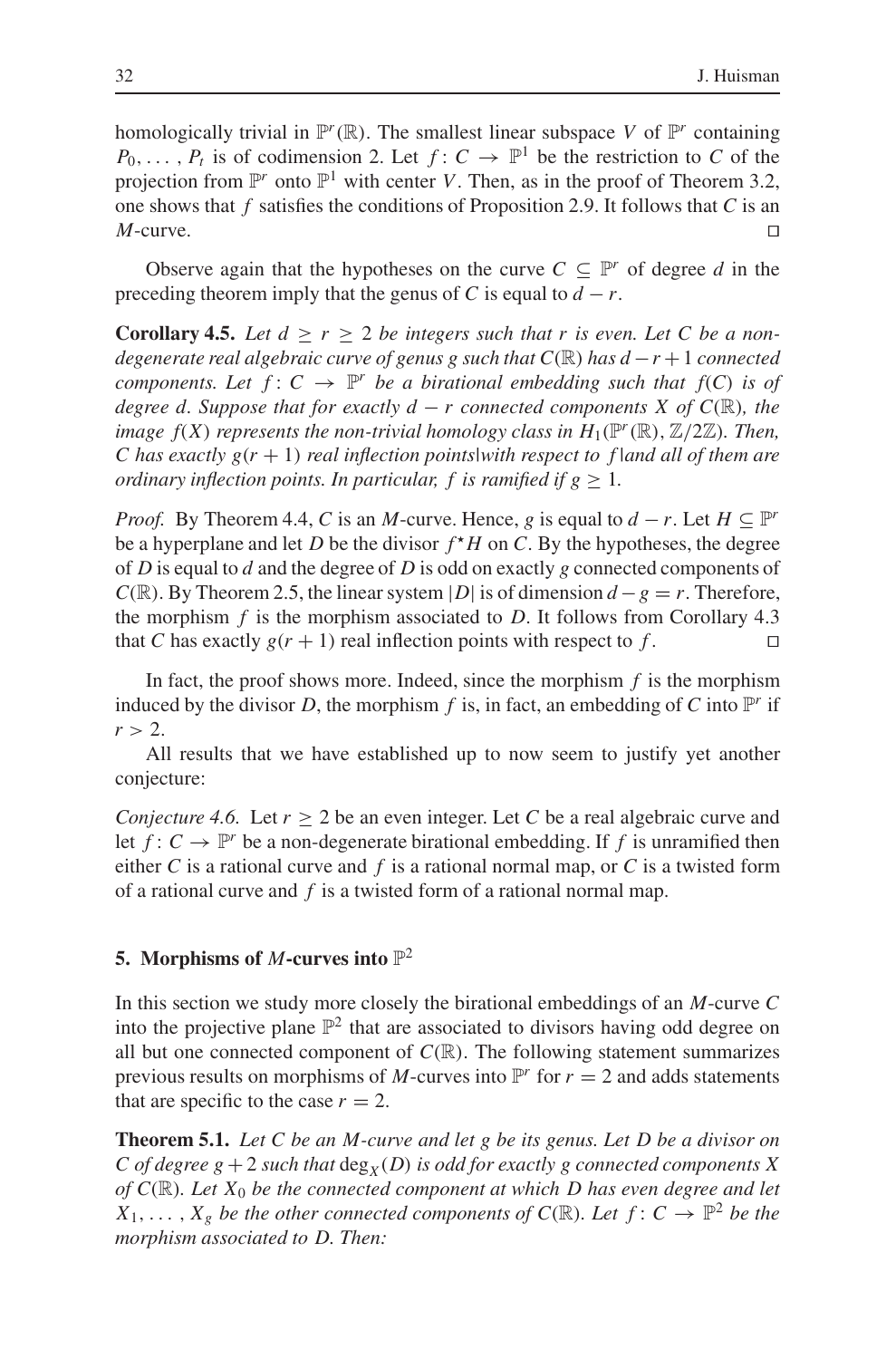- *1. The morphism f from C onto its image f*(*C*) *is birational.*
- *2. The image curve*  $f(C) \subseteq \mathbb{P}^2$  *is of degree g* + 2*.*
- *3. The restriction of f to any connected component of C*(R) *is a real analytic embedding into*  $\mathbb{P}^2(\mathbb{R})$ *.*
- *4. The real analytic curve*  $f(X_0) \subseteq \mathbb{P}^2(\mathbb{R})$  *realizes the zero homology class in*  $H_1(\mathbb{P}^2(\mathbb{R}), \mathbb{Z}/2\mathbb{Z})$ *. The real analytic curve*  $f(X_i) \subseteq \mathbb{P}^2(\mathbb{R})$  *realizes the non-zero homology class in*  $H_1(\mathbb{P}^2(\mathbb{R}), \mathbb{Z}/2\mathbb{Z})$  *if i*  $\in \{1, \ldots, g\}.$
- *5. For i*  $\neq$  *j* and  $1 \leq i$ ,  $j \leq g$ , the real analytic curves  $f(X_i)$  and  $f(X_j)$  intersect *in one point only. Moreover, this intersection is transversal.*
- *6. The singularities of Statement 5 are the only singularities of f*(*C*)*. In particular, f*(*C*) *has only split real ordinary multiple points as singularities. The total multiplicity of the singular locus of*  $f(C)$  *<i>is equal to*  $\frac{1}{2}g(g-1)$ *.*
- *7. Each real analytic curve*  $f(X_i)$ ,  $i = 1, \ldots, g$ , has exactly 3 inflection points, *all ordinary. The real analytic curve*  $f(X_0)$  *contains no inflection points. In particular, the real algebraic curve C has exactly* 3*g real ordinary inflection points with respect to f .*
- *8. Let*  $L ⊆ ⊕$ <sup>2</sup> *be a projective line. If the weight*  $w(f^*L)$  *is greater than* 1 *then there is a real inflection point P of C such that L is tangent to f*(*C*) *at f*(*P*)*. In particular, the curve f*(*C*) *does not have real multitangent lines.*

*Proof.* Statement 1 is part of Corollary 2.8. Statement 2 follows from the fact that *D* is of degree  $g + 2$ . Statement 3 follows from Corollary 2.7.2. Statement 4 follows from the fact that  $deg_{X_0}(D)$  is even and  $deg_{X_i}(D)$ ,  $i \neq 0$ , is odd. Statement 7 follows from Theorem 4.2 when one takes  $r = 2$ .

In order to show Statement 8, suppose that *L* is a line in  $\mathbb{P}^2$  such that  $w(L) > 1$ . It follows from Statement 4 that  $\deg_{X_i}(f^{\star}L)$  is odd, for  $i = 1, \ldots, g$ . Hence, the reduced divisor  $f^{\star}L$  has degree at least *g*. Suppose that deg( $f^{\star}L$ ) > *g*. Then,  $w(f^{\star}L) < (g + 2) - g = 2$ . This is a contradiction. Hence,  $(f^{\star}L)_{\text{red}}$  is exactly of degree g. It follows that the support of  $f^{\star}L$  is contained in  $C(\mathbb{R})$  and that Supp( $f^{\star}L$ ) ∩  $X_i$  consists of one point only, for  $i \neq 0$ . Since deg( $f^{\star}L$ ) =  $g + 2$ and  $\deg_{X_i}(f^{\star}L)$  is odd, for  $i \neq 0$ , L is a tangent line to a real inflection point of C.

In order to show Statements 5 and 6, let  $\mu$  be the total multiplicity of the singular locus of *f*(*C*). It follows from Statement 4 that  $f(X_i) \cap f(X_j) \neq \emptyset$  if *i*, *j* ∈ {1,..., *g*}. Since *f* is birational,  $f(X_i) ≠ f(X_j)$  if  $i ≠ j$ . Therefore, all points in *f*(*X<sub>i</sub>*)∩ *f*(*X<sub>j</sub>*) are singular points of *f*(*C*), where *i* ≠ *j* and 1 ≤ *i*, *j* ≤ *g*. It follows that  $\mu \geq \frac{1}{2}g(g-1)$ . Since the image curve  $f(C)$  is of degree  $g + 2$ , the normalization of  $f(C)$  is of genus  $\frac{1}{2}(g + 2 - 1)(g + 2 - 2) - \mu$ . But, *C* is the normalization of *f*(*C*). Therefore,

$$
g = \frac{1}{2}(g+2-1)(g+2-2) - \mu
$$
  
\n
$$
\leq \frac{1}{2}(g+2-1)(g+2-2) - \frac{1}{2}g(g-1) = g.
$$

It follows that  $\mu = \frac{1}{2}g(g-1)$ , i.e.,  $f(X_i)$  and  $f(X_j)$  only intersect in one point  $Q_{\{i,j\}}$ , for  $i \neq j$  and  $1 \leq i, j \leq g$ , this intersection is transversal, and the points  $Q_{\{i,j\}}$  are the only singular points of  $f(C)$ . This shows statements 5 and 6.

If the genus of *C* is equal to 1, then the morphism *f* is an embedding of *C* into  $\mathbb{P}^2$  as a non-singular real cubic curve having 2 real components. Statement 5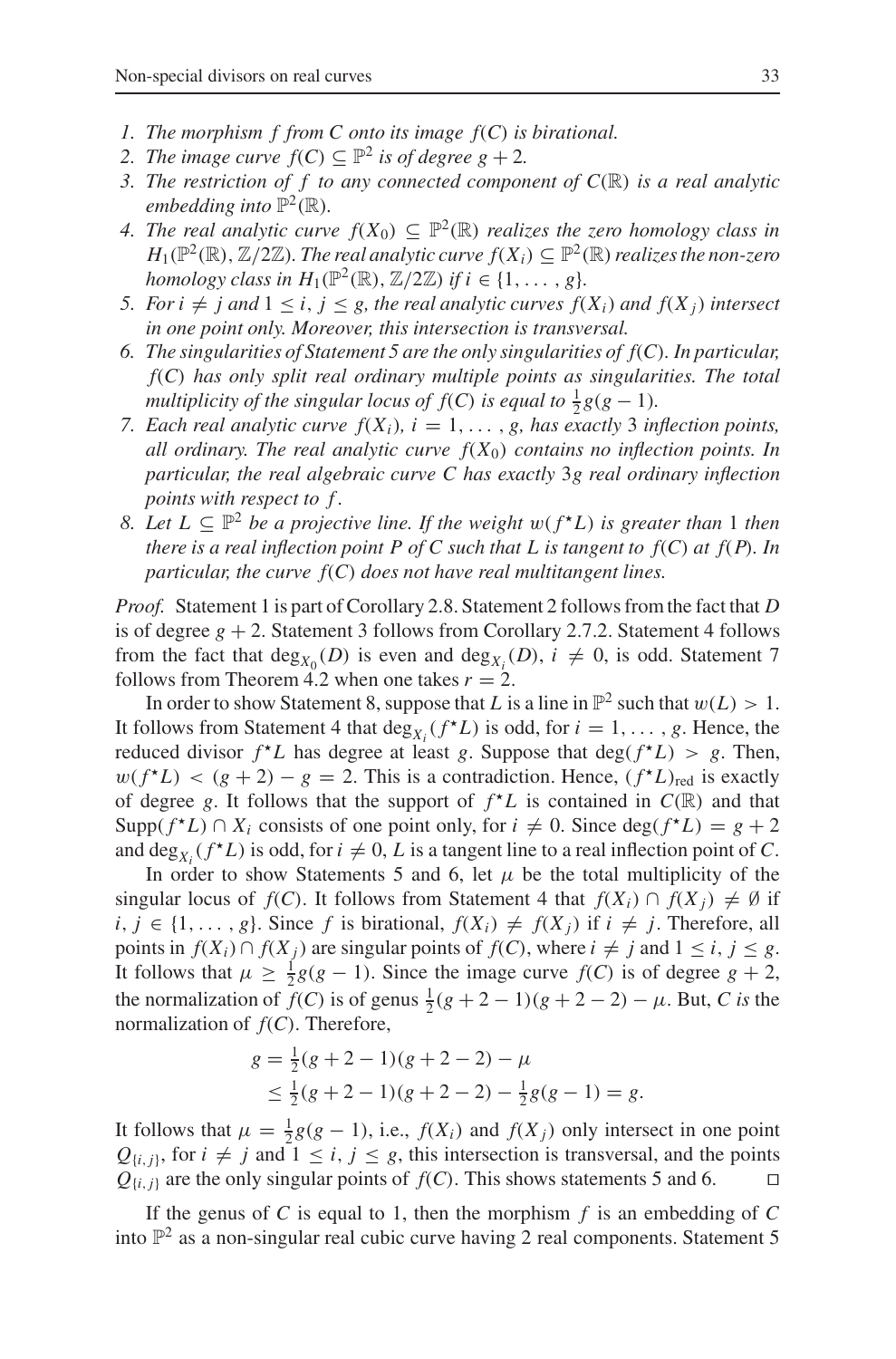of Theorem 5.1 then corresponds to the well-known fact that the complement in  $\mathbb{P}^2(\mathbb{R})$  of one of the connected components of  $C(\mathbb{R})$  is connected whereas the complement of the other connected component is not connected.

Statement 7 of Theorem 5.1 is also well known for curves of genus 1: there is a structure of a real Lie group on  $C(\mathbb{R})$  for which the inflection points of  $C(\mathbb{R})$  correspond to the points of the 3-torsion subgroup [10]. The connected component  $X_1$ of  $C(\mathbb{R})$  is the neutral component of  $C(\mathbb{R})$  and the group of connected components of  $C(\mathbb{R})$  is isomorphic to  $\mathbb{Z}/2\mathbb{Z}$ . Hence, the 3-torsion subgroup of  $C(\mathbb{R})$  is equal to the 3-torsion subgroup of  $X_1$ . Since  $X_1$  is homeomorphic to  $S^1$ ,  $X_1$  is isomorphic to the circle group. In particular, the 3-torsion subgroup of  $X_1$  has exactly 3 elements. Therefore,  $X_1$  contains exactly 3 inflection points and  $X_0$  contains no inflection points.

One can try to generalize this proof to the case of an *M*-curve *C* of any genus *g*. It is not hard to define an additive law on  $f(X_i)$ , for given  $i \neq 0$ , by a similar geometric procedure as for the case  $g = 1$ . Unfortunately, this law satisfies all properties of a commutative group law except associativity, so that the proof breaks down, if  $g > 1$ .

Using Brusotti's Theorem on independent smoothing of ordinary double points [2], and the connectedness of the moduli space of *M*-curves of genus *g* [9], one has the following consequence:

**Corollary 5.2.** *Let g be a natural integer. Any M-curve of genus g is isomorphic to the normalization of a deformation of the union of g distinct lines in*  $\mathbb{P}^2$  *and a conic in* P<sup>2</sup> *having real points and intersecting each of the lines in a non-real point.*

An easy consequence of Theorem 5.1 is the following:

**Corollary 5.3.** *Let C be an M-curve and let g be its genus. Then C embeds into a real algebraic surface obtained from*  $\mathbb{P}^2$  *by blowing up at most*  $\frac{1}{2}g(g-1)$  *real points.* □

*Proof of Theorem 1.1.* Let  $f: \tilde{C} \rightarrow C$  be the normalization of *C*. Let *g* be the genus of  $\tilde{C}$  and let *s* be the number of connected components  $C(\mathbb{R})$ . Since  $\tilde{C}(\mathbb{R})$ has *d* −1 global real analytic branches, *s* = *d* −1. Since at least *d* −2 real analytic branches of  $\tilde{C}(\mathbb{R})$  represent the non-trivial homology class in  $H_1(\mathbb{P}^2(\mathbb{R}), \mathbb{Z}/2\mathbb{Z})$ , these branches intersect mutually. Hence, the multiplicity of the singular locus of  $\tilde{C}$  is at least  $\frac{1}{2}(d-2)(d-3)$ . Then,

$$
g \le \frac{1}{2}(d-1)(d-2) - \frac{1}{2}(d-2)(d-3) = d-2.
$$

Hence,  $s = d - 1 \geq g + 1$ . But, by Harnack's inequality,  $s \leq g + 1$ . Therefore,  $s = g + 1$ , i.e.,  $g = d - 2$ . It follows that there are exactly  $d - 2$  branches of  $\tilde{C}(\mathbb{R})$ representing the non-trivial homology class in  $H_1(\mathbb{P}^2(\mathbb{R}), \mathbb{Z}/2\mathbb{Z})$ . The statement now follows from Theorems 4.4 and 5.1.